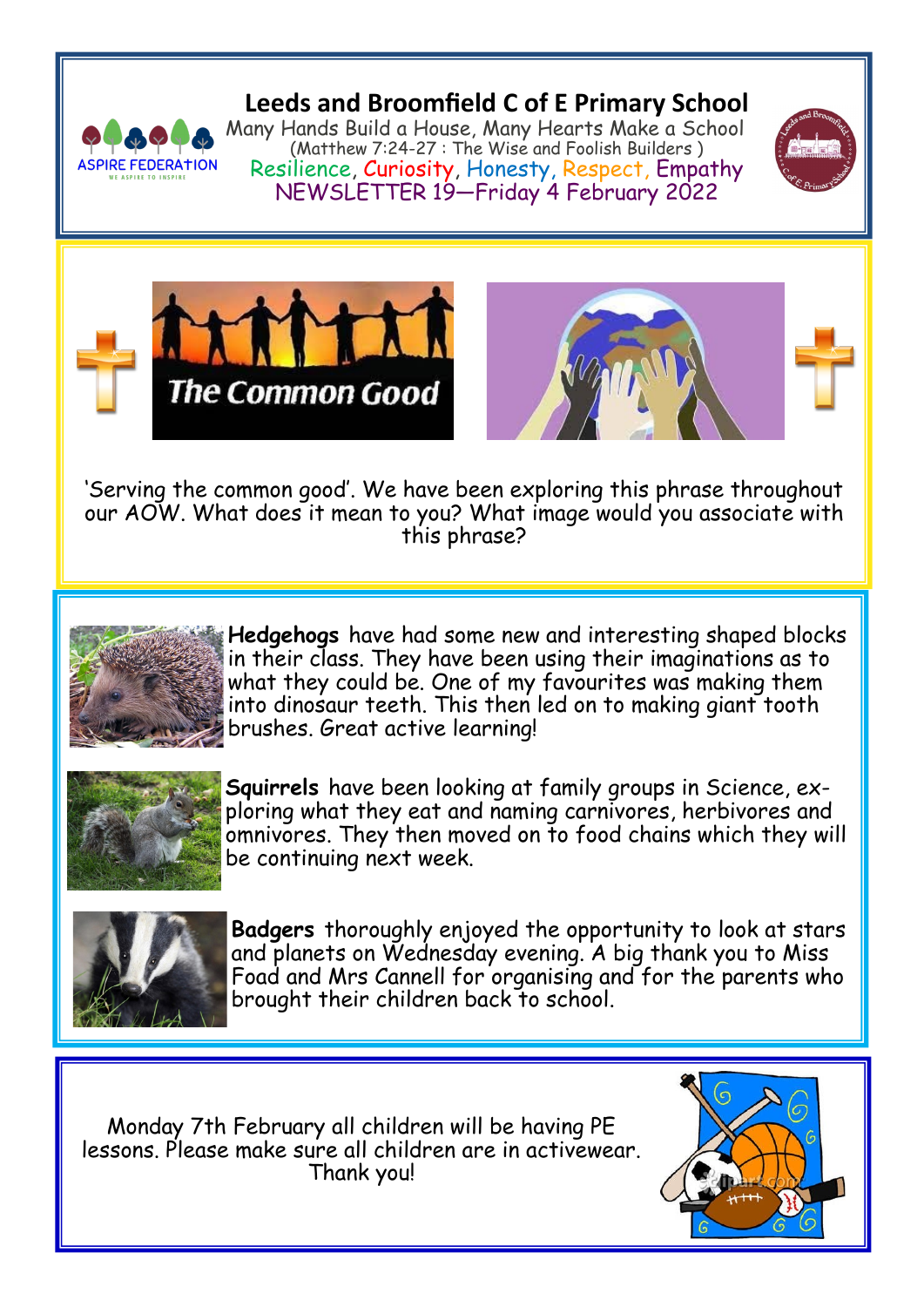

Our Attendance has dropped a bit this week to 92.8%. Come on, let's improve for the final week of term!

## **PROUD awards**

After speaking to pupils and staff we wanted to build children's self esteem and confidence in themselves. Each pupil needs to work to get a badge for each letter of the word PROUD.

P - Pleasure in work

- R Respect in work
- O Organised in work
- U Unique in work
- D Distinction

Each class has a different colour badge to collect. The children can put these on their bags or on their school jumpers.

**This week's PROUD winner is Ben B. A massive well done!**





Squirrels — Ethan Badgers — Keira





**Christian Vision and Values Awards**

Hedgehogs — Lacey-May Squirrels — Wesley Badgers — Harley

The gate is open in the morning between 8:30 - 8:50am and at the end of the day between 3:00 - 3:20pm. To ease congestion in the car park, staggered drop off and pick up times are as follows: **Morning:**<br>8:30-8:40 8:30-8:40 Years R, 1 and 2 8:40-8:50 Years 3-6 **Afternoon:**<br>3:00-3:10 3:00-3:10 Years R, 1 and 2 3:10-3:20 Years 3-6



Please try and drop your child and pick your child up between these times. Please do not park in front of the church gates as this causes more congestion and is discourteous to the owners of the house by the church. Thank you.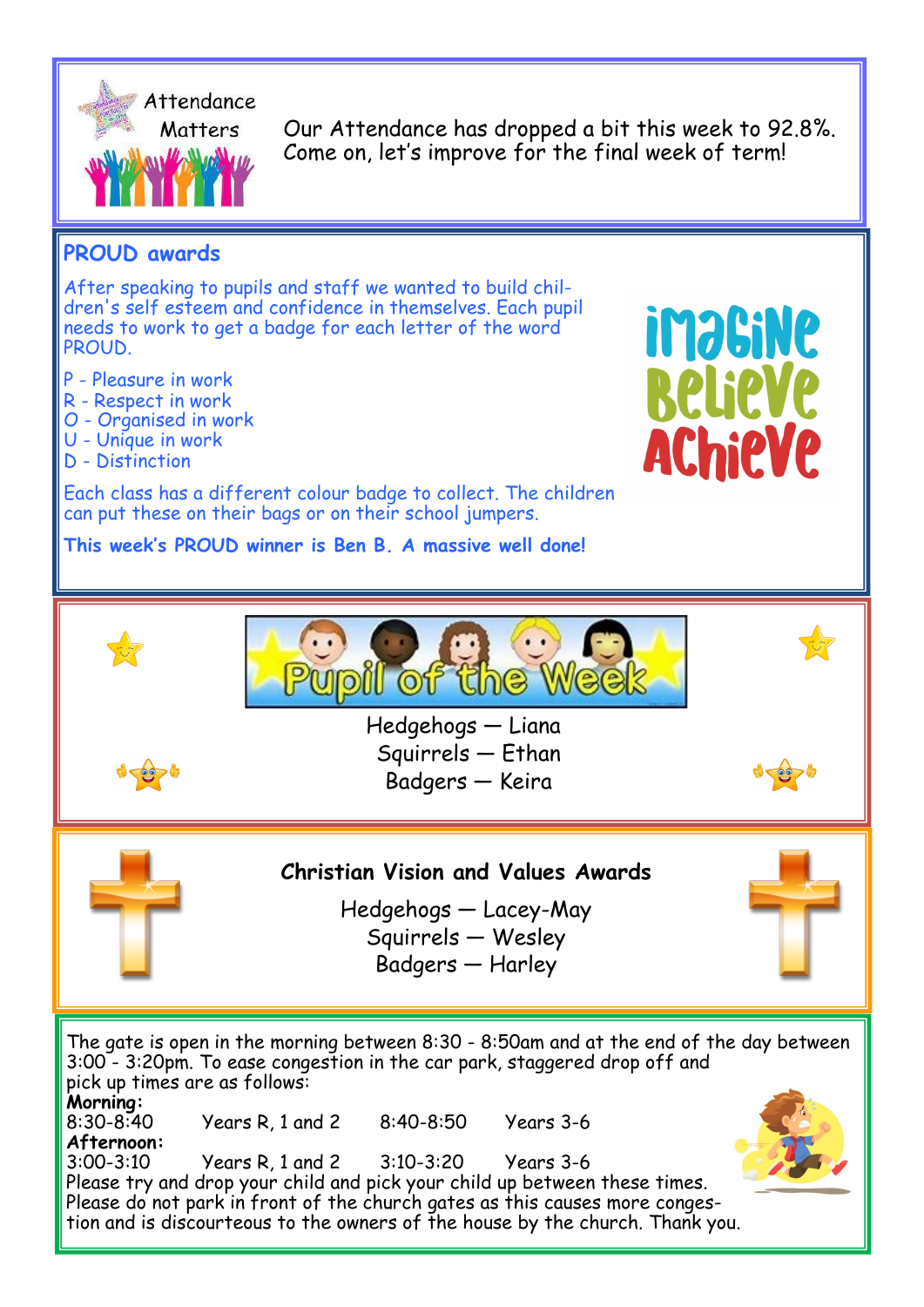

Online Safety - Please continue to talk to your children about the games and apps they are using online. Google have five fundamentals of their internet code to be an Internet Legend. See below for one of them. Many children have been talking about squid games and duggy wuggy. There are videos on YouTube. These are not nice games and I would block them if they appear on your children's phones or tablets. Please keep that open conversation with your children.

[https://beinternetawesome.withgoogle.com/en\\_uk/](https://beinternetawesome.withgoogle.com/en_uk/)

# **BE INTERNET KIND**

**Respect Each Other**

The internet amplifies everything: good things seem more exciting, bad things seem much worse and can hurt – a lot. A great rule to live by online, as well as off, is 'treat others as you would like to be treated yourself'. Children can have a positive impact on others and stop bullying in its tracks by refusing to join in.

#### **Set an Example**

- Be a force for good. Use the power of the internet to be nice, not nasty.
- Stop the spread of harmful or untrue messages by not passing them on to others.
- Respect others' differences.

#### **Lead the way**

.

- Block mean, upsetting or inappropriate behaviour online.
- Be a Legend. Step in and provide support to those being bullied.
- Encourage everyone to speak up against, and report, online bullying.

### **Remember, primary-age children should be supervised at all times when online.**

**Reminder:**



No ear-rings for PE

**Reminder:**



Please remember to bring in a pair of wellies or a second pair of trainers so the children can play on the field in all weathers.



Could I please ask that if you are handing anything into the class teacher or myself on the gate that it is in a named envelope with an explanation as to what the money is for please. Thank you.

> Eg. Bob Steer - Squirrels Class After School Club Money